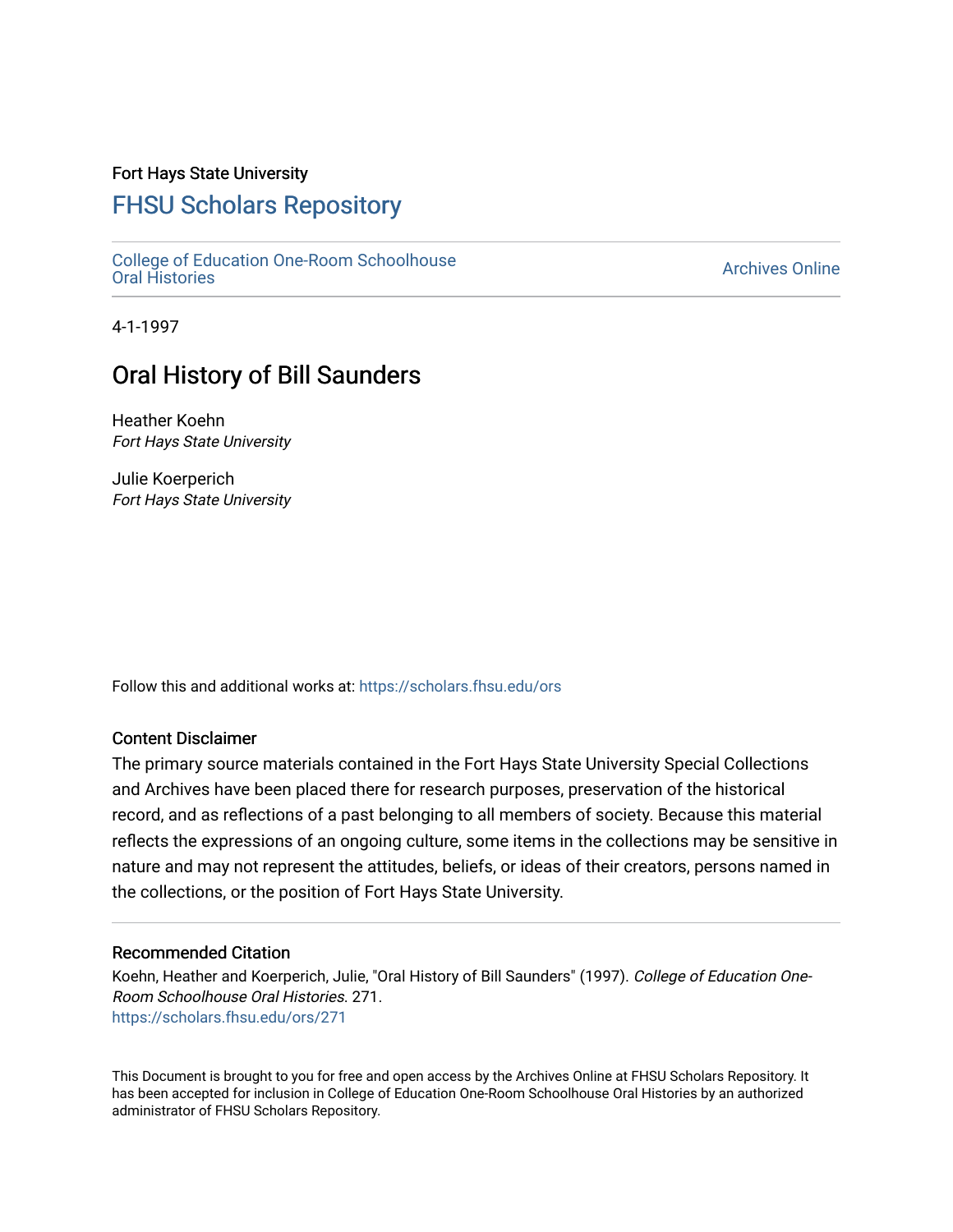### ORAL HISTORY OF BILL SAUNDERS

 $\label{eq:2.1} \mathcal{M}(\mathcal{M})=\mathcal{M}(\mathcal{M})=\mathcal{M}(\mathcal{M})$ 

..

Presented by HEATHER KOEHN AND JULIE KOERPERICH

> FORT HAYS STATE UNIVERSITY Spring 1997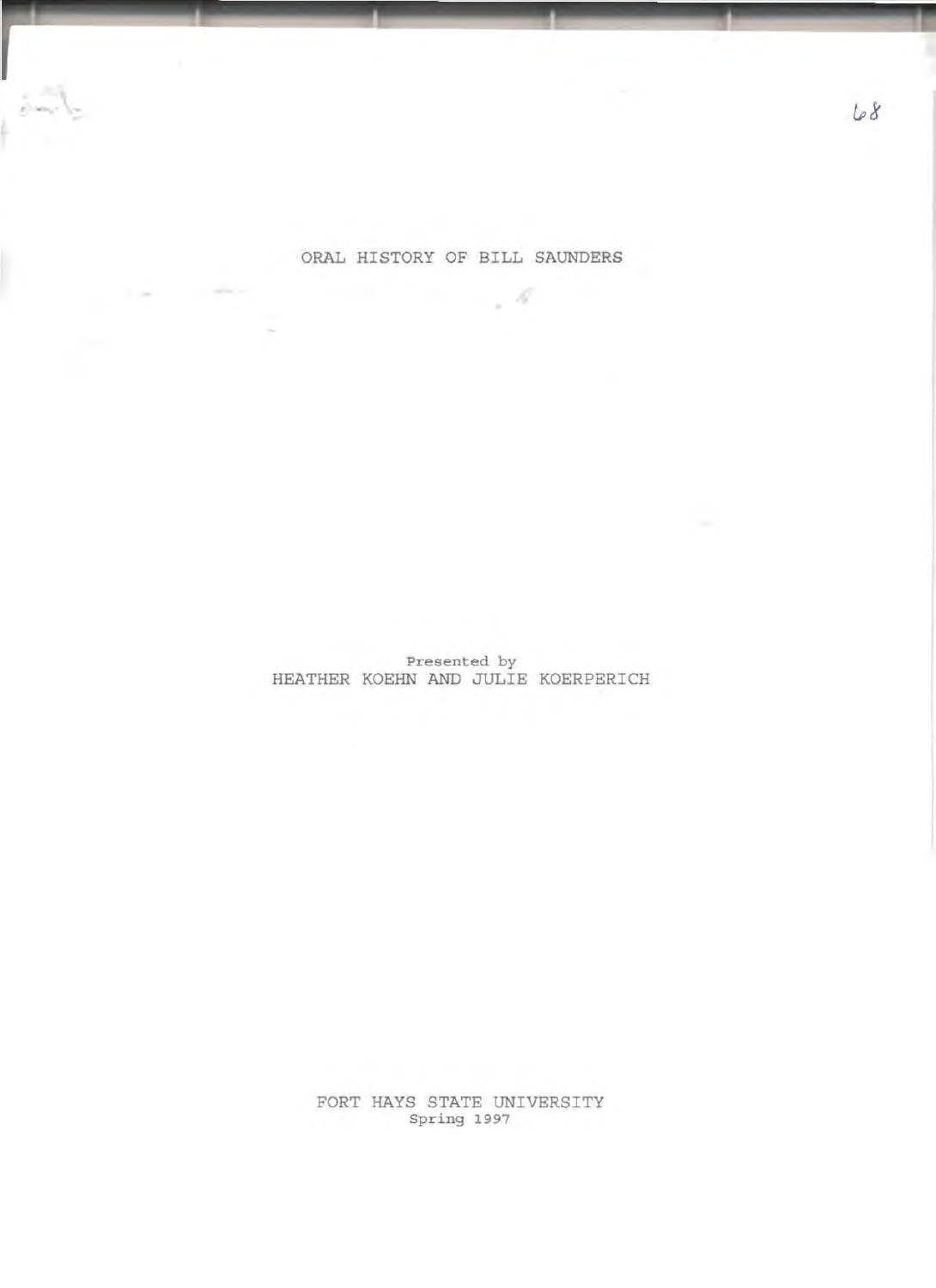CHAPTER II: INTERVIEW WITH BILL SAUNDERS

"You 've got to reach ' em to teach ' em" and " If the student hasn't learned, the teacher hasn't taught." These are philosophical quotes that 1982 Kansas Master Teacher, Bill Saunders lives by .

Born on October 12, 1930, Saunders was the youngest son of two. He was raised in the small Southeast Kansas community of Pleasanton.

Attending grades one through eight at Pleasanton, Saunders felt that he received an adequate education. He stated that he felt it was adequate but not superior. He further explained that he grew up during the World War II era, and anyone that knew anything about teaching was recruited. Saunders recalls hearing his father, who served on the Board of Education, talk about the difficulties of finding certified teachers. The majority of teachers that taught during that time lacked both experience and a teaching certificate. Therefore, they were issued a county certificate .

Following his graduation in 1949, Saunders dreamed of marrying his high school sweetheart and had intentions of working in the coal mines, as his father had. However, his older brother George, had a different vision for his little brother. In fact, he was the individual most responsible for Saunders' desire to pursue a career in education. His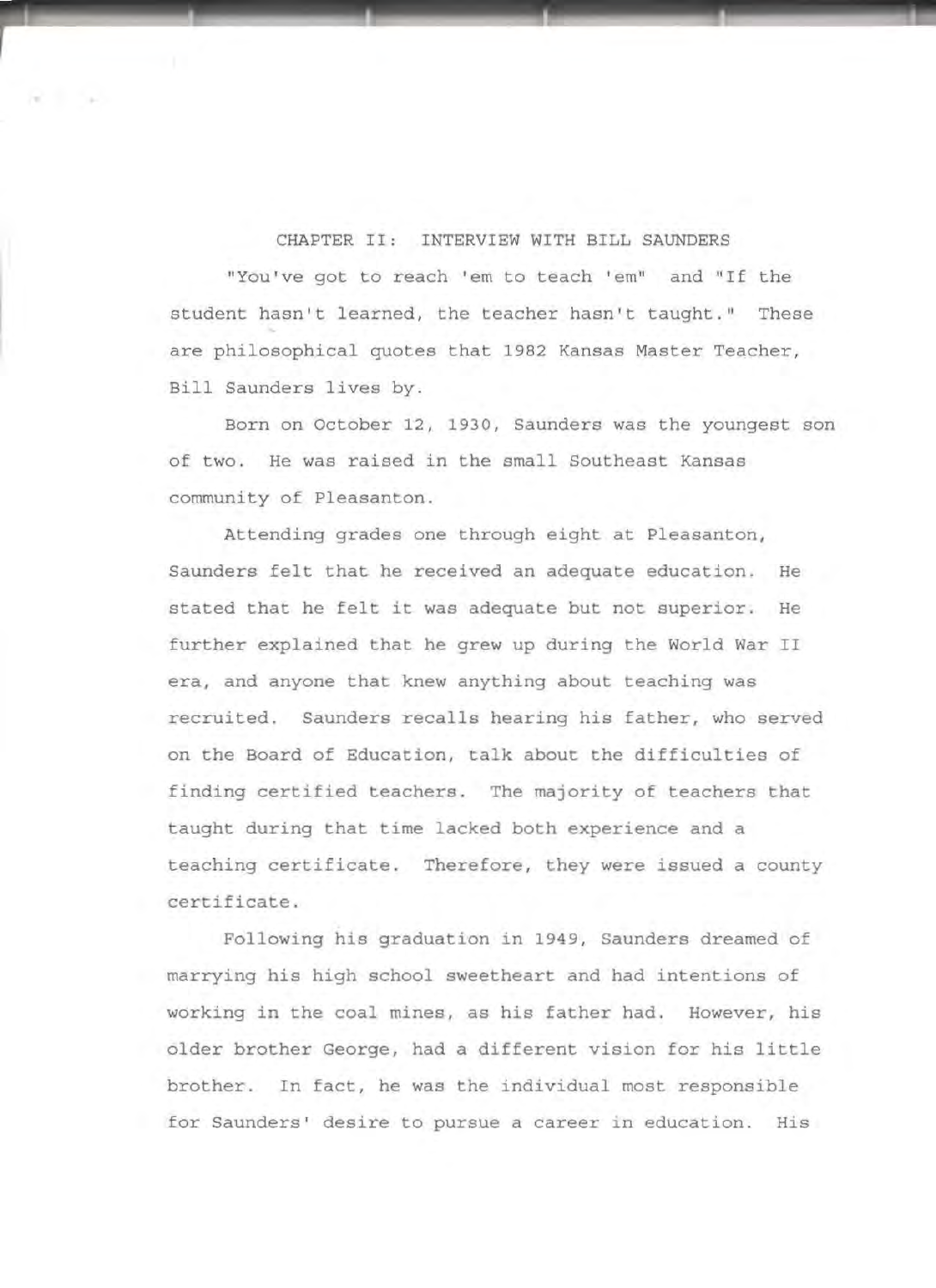brother took on the role of being his mentor and enrolled him into the junior college at Fort Scott. George informed him of the day he was to arrive on campus. He also handled his living arrangements and his class schedule. On his schedule, Saunders noticed that his brother had enrolled him in a course entitled "Industrial Arts." This was the first class he had ever taken in this field. However, during his childhood Saunders recalls using tools to help his father tinker on their old car and fix their machinery. This was the basis of Saunders• mechanical exposure which later grew to shape his career.

While attending junior college at Fort Scott he declared industrial education as his major area of study with social science as a minor. After completing two years of junior college, Saunders was summoned by his country to serve in the Korean War.

When Saunders returned home from the service, he decided to finish his college degree. He ventured to Pittsburg State University (P.S.U.), and within two years received his bachelor's degree. It was at P.S.U. that he met a woman named Marilyn Taylor, who later became Mrs. Bill Saunders.

It was Marilyn who provided him the incentive to increase his grade point average and further his education. She was studying business administration and still had one

. 5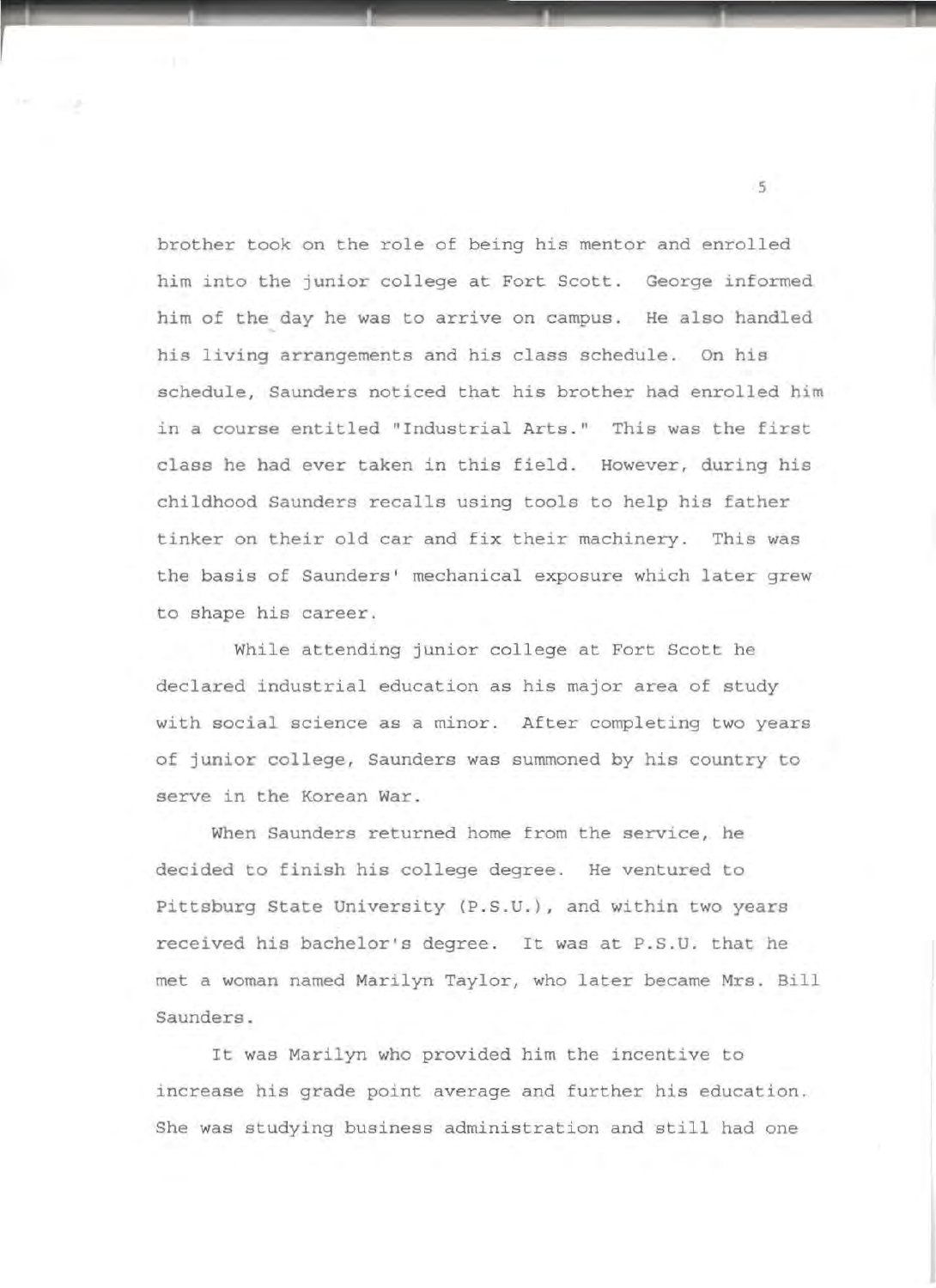more year before graduation. Meanwhile, Saunders began working on his master's degree in Administration and Industrial Education, which he completed in 1956.

While finishing school, Marilyn worked at the Job Placement Bureau. Through her work, she acquired leads to job openings around the state. She relayed information to her husband, who was searching for a job, about an opening at Shawnee Mission. While traveling to Shawnee Mission for the job interview, Marilyn informed him of another position that she had heard about in Garden City, Kansas. Representatives from their district would be interviewing at the job fair in Ottawa. She didn't neglect to mention that it was the highest paying district in the state.

They stopped at the job fair and had an interview with Dr. LeRoy Good, the Superintendent of the Garden City School District. Good quoted him an annual salary of \$3,600, but also stated that he thought he could get everyone a \$100 pay increase. Saunders signed the contract and never went to Shawnee Mission.

In the fall of 1956, Saunders began teaching in the World War II barracks behind the Sabine-Caulkins School in Garden City. He was assigned to teach pre-engineering, descriptive geometry, engineer drafting and shop courses to junior college students. He also taught drafting for grades seven through twelve. Eventually, Saunders was given the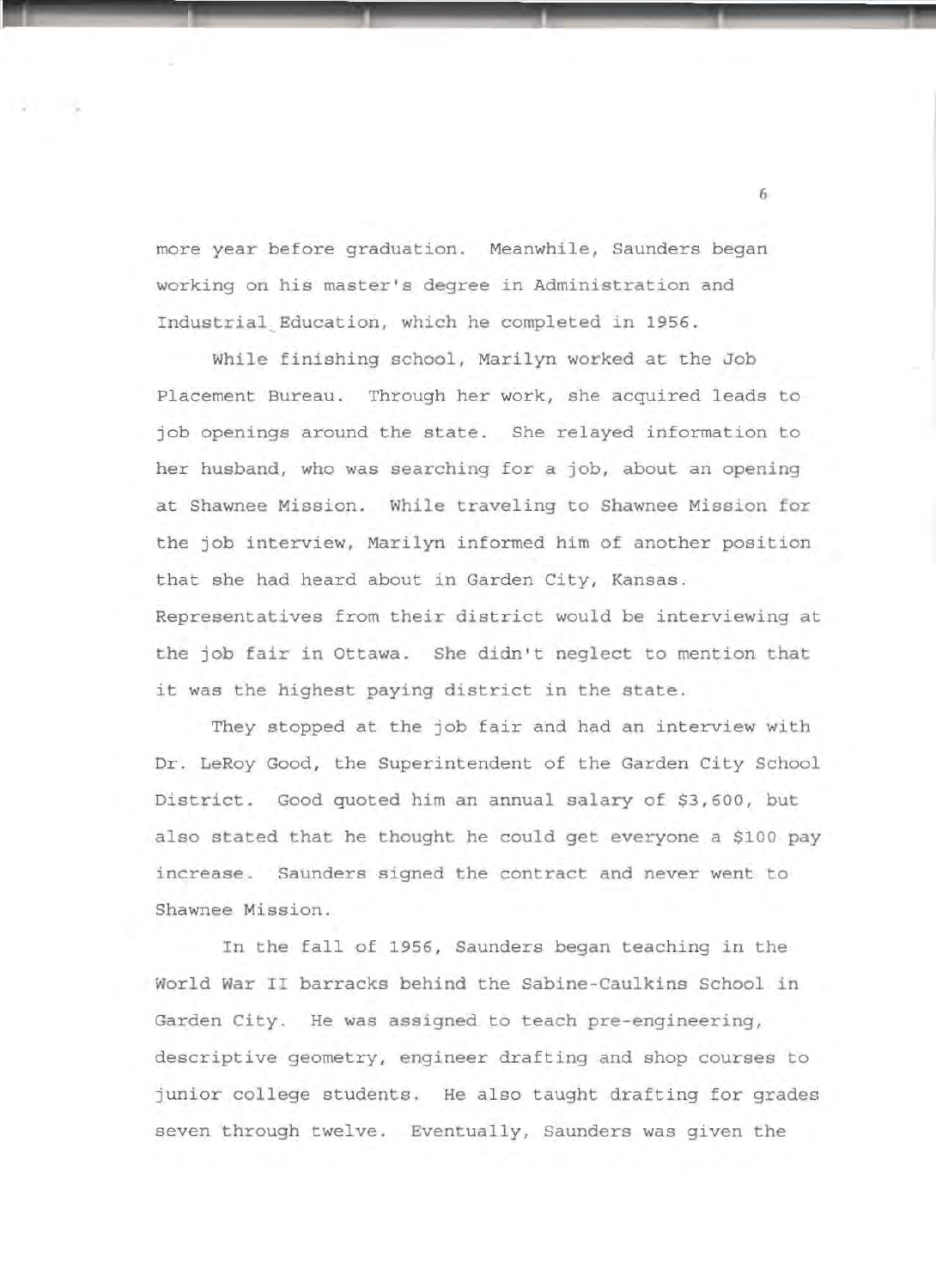choice to teach junior high or junior college. First-hand experience with junior college football players, and their uncaring attitudes, contributed to Saunders choosing the junior high position. "The junior high students were ambitious and eager to learn. It was a joy to teach them everyday," Saunders admitted.

·-----------·------------·---

Along with his first teaching position, Saunders also drove a school bus. Saunders accumulated over five hundred thousand miles during his first years of teaching. Students boarded the bus at 7:00 in the morning; he taught them all day, and then drove them home after school. By the end of the day, he was ready for a relaxing evening.

After many successful years of classroom instruction, Saunders decided it was time for him to take on an administrative position. He stated, "If you try something new and fail, you haven't lost anything. If it catches on, it was worth the try." For the next 4 years he initiated numerous programs for the district.

Career Education was one of Saunders' first successes. This year-long curriculum was funded by the district and was implemented into all grade levels. The purpose of the program was to allow children to have a better insight on all careers.

At the elementary level, Career Education helped eliminate stumbling blocks for teachers. It did this by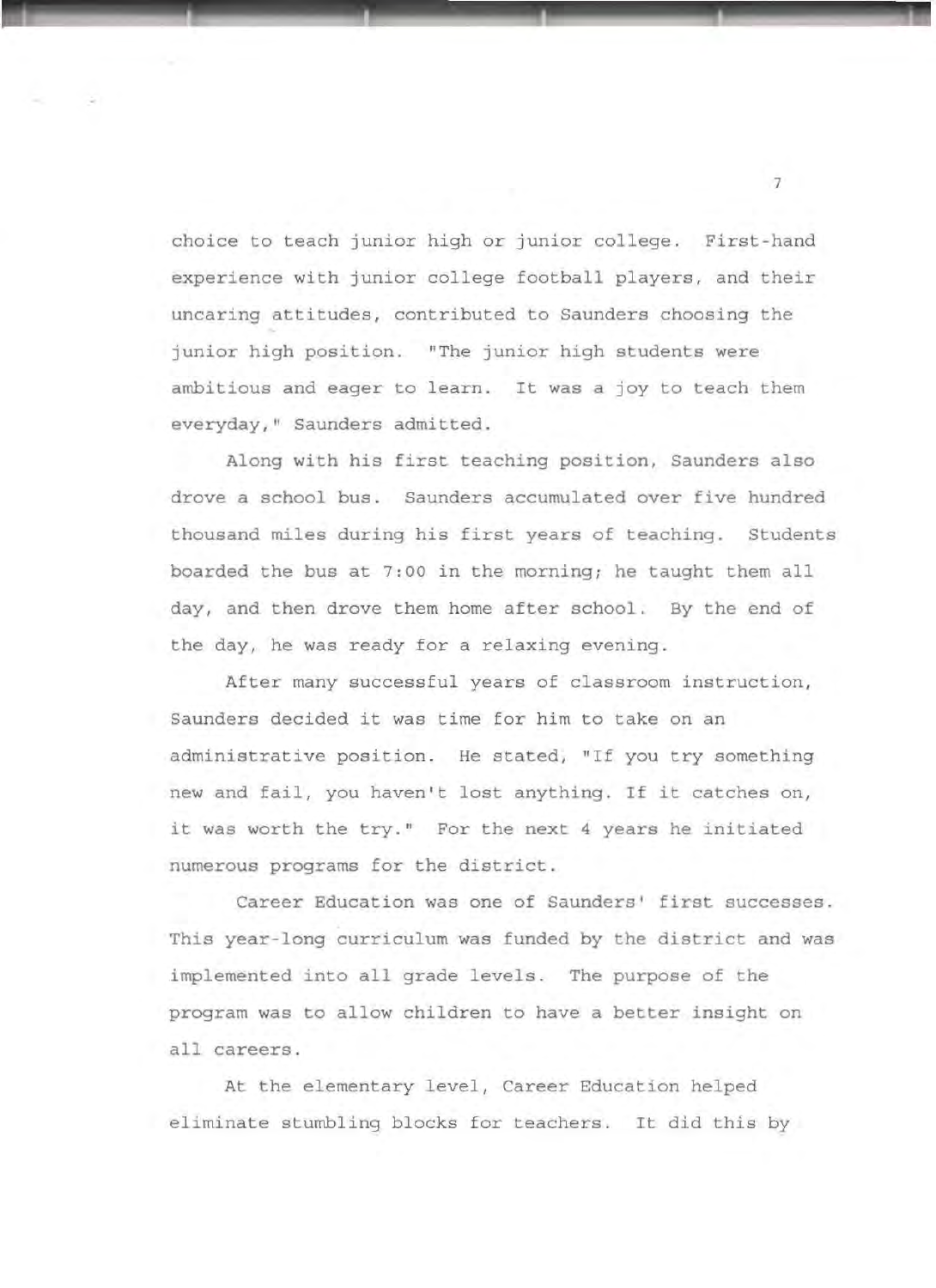scheduling field trips and guest speakers on subjects of interest.

An outstanding component of the program was the job shadowing experience. The encounter allowed junior and senior high students the opportunity to spend a day at a job site learning about the requirements, expectations, and responsibilities of their future career.

Another prominent aspect of this program was the career fair. Employers from the area would give presentations about the background of their occupation. The presentations helped students gain a better understanding of careers in the community and gave them a better insight of what classes would benefit them when entering that field. Unfortunately the program was discontinued, due to the lack of funds .

After four successful years of writing proposals and implementing twenty-one programs, Saunders chose to leave the administrative field. Saunders stated, "I missed contact with kids the most. That is probably why I left administration. As an administrator you went into the classroom, but you didn't get the satisfaction of working with the kids."

Upon returning to the classroom, Saunders introduced a home construction project to the Board of Education. With their approval, the district's dilapidated, World War II barracks, were razed. The idea became a reality and the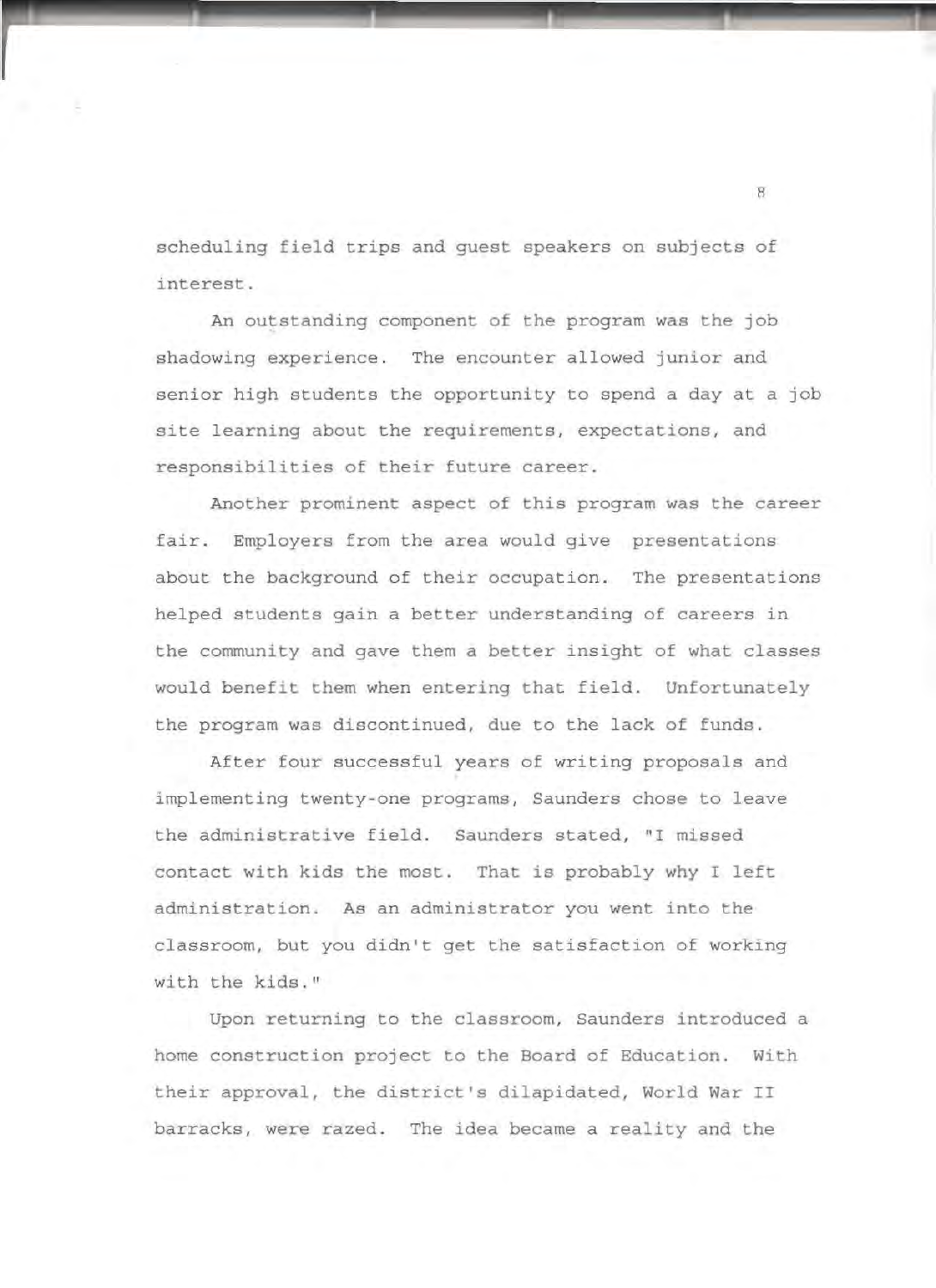salvaged lumber was used to build homes with his twelve to fifteen year old students. His program was most unique in the United States, because it was the only program known at the junior high level. After designing and constructing five homes, they were auctioned to the public for handsome prices ranging from \$21,500 -\$39 ,000 .

Furthermore, the home construction project stemmed from his teachings of electricity in his general shop class. In this class, the work was taught by theory, and pencil lead acted as wire on paper. Saunders felt that the children needed tactile experiences and that hands-on approaches of wiring would be more beneficial to them.

From there, his idea expanded to include all industrial arts classes and home economics. Blueprints for the house were developed by the drafting class. His survey class did inspection work and prepared the ground. The woodworking class added to the completion of the home by designing, manufacturing, and installing the cabinets and other woodwork details. Other areas that were involved in the project included plumbing, heating, rough framing, and finishing work. The Home Economics class was also involved by adding special touches with their interior decorating ideas.

Before the workers were allowed on the construction site, Saunders would start his class period with a ten to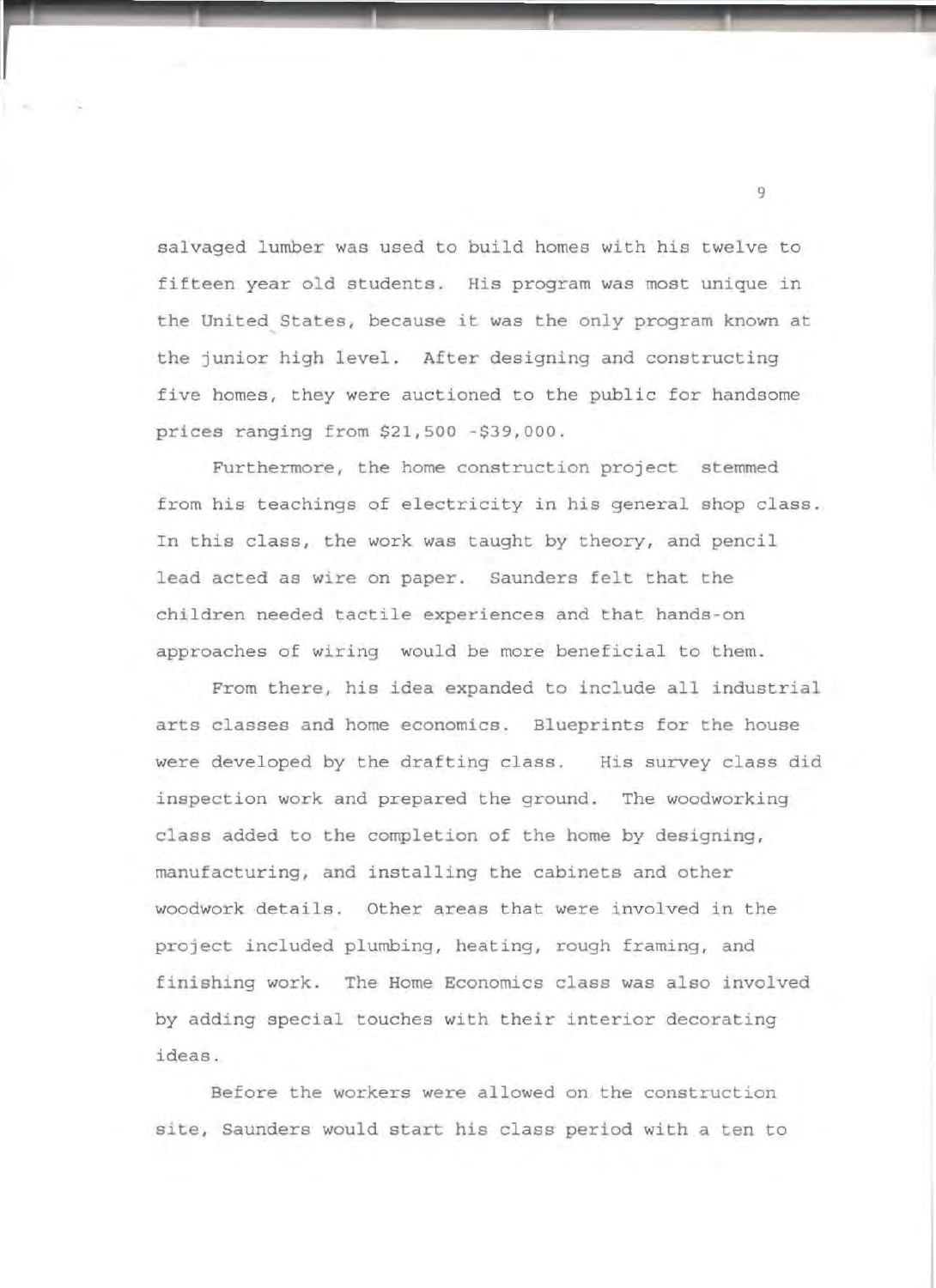thirty minute orientation. He would prepare them for the tasks that were to be accomplished each day.

Due to the uniqueness of the project, enrollment for industrial art classes was restricted to twenty-four pupils. Special Education students were also included in his projects and were often his best contractors. "They were usually in the program all three years and could assist new students when I was instructing others," Saunders commented.

Liability during his home construction years was not an issue, as long as the parents carried insurance for their child. Tetanus shots were also a prerequisite for being in the class. Fortunately, the most an injury ever required was a band-aid from a student stepping on a nail .

Saunders felt the home construction project dealt with a number of different areas. It not only allowed individuals to explore the many facets of building a home, but also taught them dexterity. Saunders felt that the key to education was for each student to be successful. The project of building a house permitted students to accomplish this goal. Saunders stated, "Most of them may never build anything again. But each of them probably will own a home someday. That could be the greatest investment they'll make, and as consumers they'll be a lot better off if they know how it's built."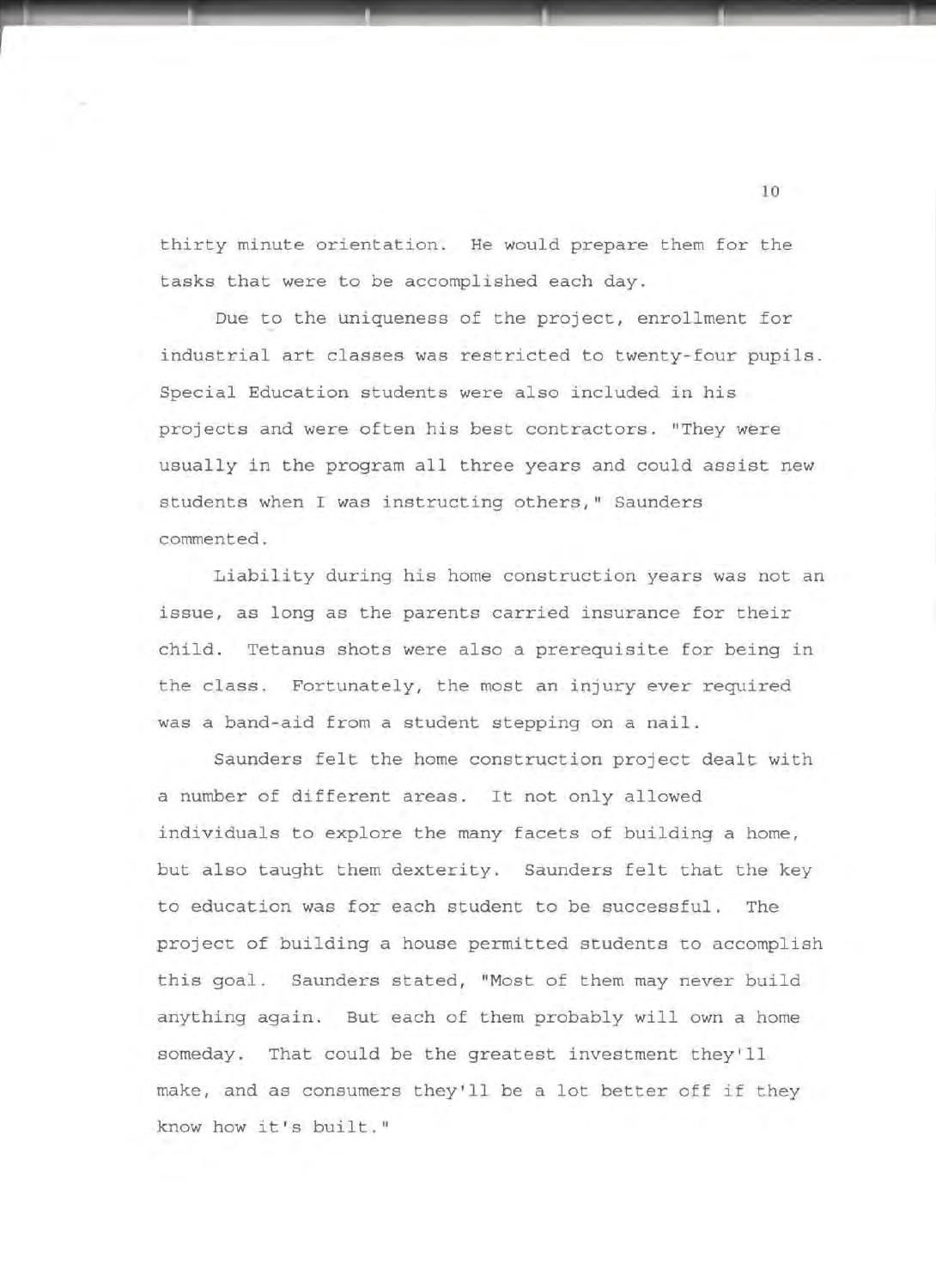When the lumber from the barracks diminished, Saunders explored a new project in hopes of gaining experience. This new project, entitled Kansas Energy Education, was an integrated curriculum for Kindergarten through twelfth grade. It included such topics as energy conservation of natural products, insulation in homes, and energy efficiency.

 $\blacksquare$ 

Always needing a new challenge, Saunders committed himself to serve on the Planning and Implementation Committee for this program. It was sponsored by the Kansas State Department of Education and the Kansas Energy Office. He also assisted Western Kansas schools by providing inservices. The instructional workshops were usually conducted during faculty meetings through centers of interest. However, he was also willing to go into the classrooms to train interested individuals. The supplies that were used for the projects were furnished by the state. Travel expenses were paid for by the Garden City School District. The commission was eventually abolished and consequently the program was as well . In order for his works to continue, Saunders donated his Energy Education Curriculum to other educators.

Following his Kansas Energy Education debut, Saunders found himself on a textbook evaluation committee. His involvement surfaced after writing to a publishing company,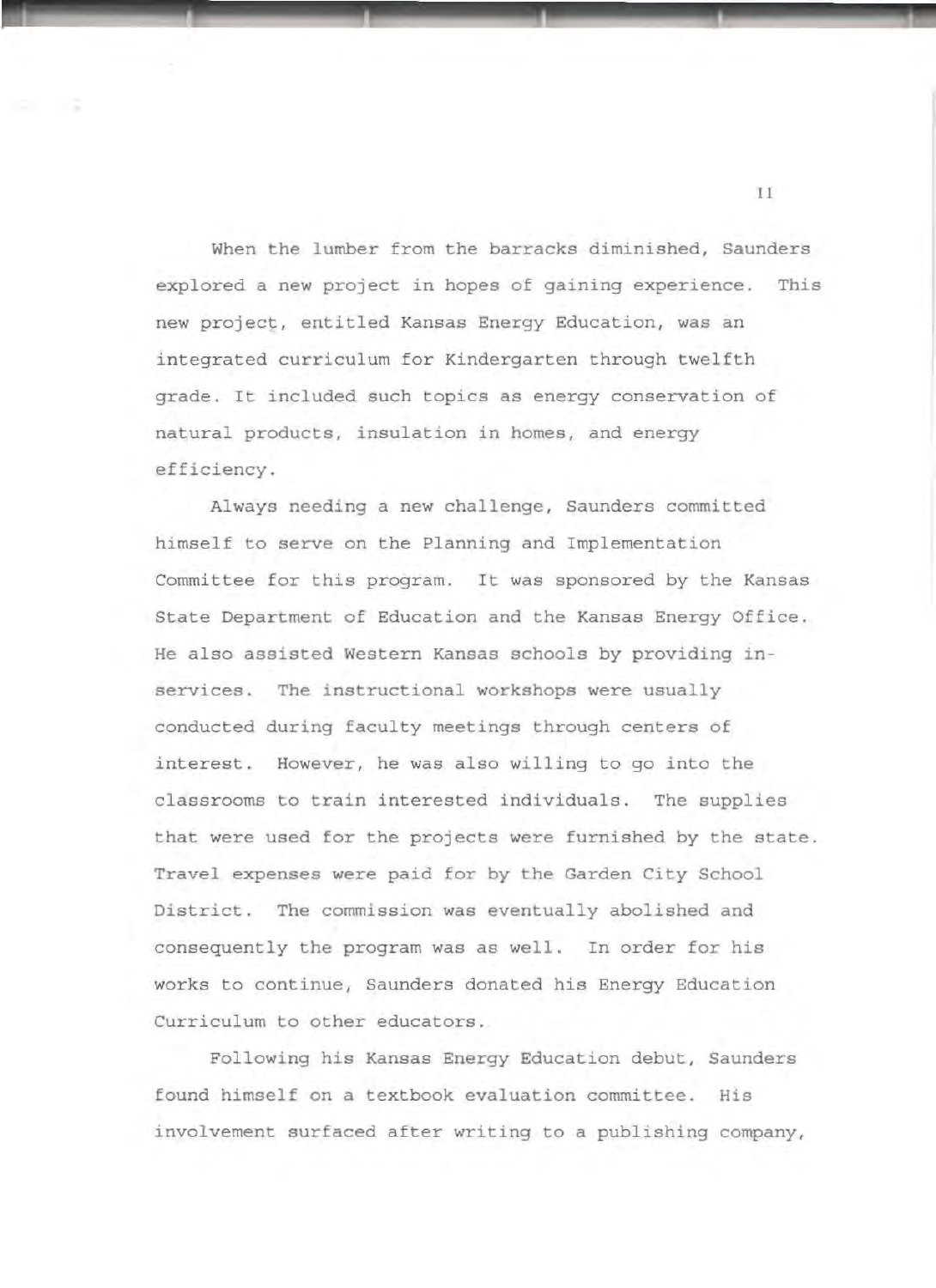expressing his concerns about their curriculum. He was unhappy that he had not come upon one text, through his years of teaching, that incorporated all the industrial arts areas. In return, the company replied to Saunders' request, by asking him to serve on their evaluation team. Being on the evaluation team helped Saunders build his professional library. The collection of books that he received from various publishing companies, helped him establish a better curriculum for his industrial arts classes.

. ...\_\_....\_\_\_\_. \_\_\_\_ ,\_\_\_\_.\_\_\_\_\_., \_\_

Saunders' expertise in planning, organizing, and implementing programs into the teaching field, lead to a very important chapter in his life. He was teaching Industrial Arts in Garden City, when he was nominated for the Kansas Master Teacher of the Year Award. The Garden City Educators Association recommended Saunders for his excellence in teaching on February 24, 1982. He was given a set of guidelines to follow by the Selection Committee. With his wife's encouragement, Saunders decided to submit a scrapbook to the committee in means to support the nomination. It included a short biographical sketch, his educational philosophy, testimonies of his outstanding community and school service, and evidence of his participation in professional organizations. Saunders, along with six other outstanding educators, accepted the Kansas Master Teacher award of 1982. At the ceremony in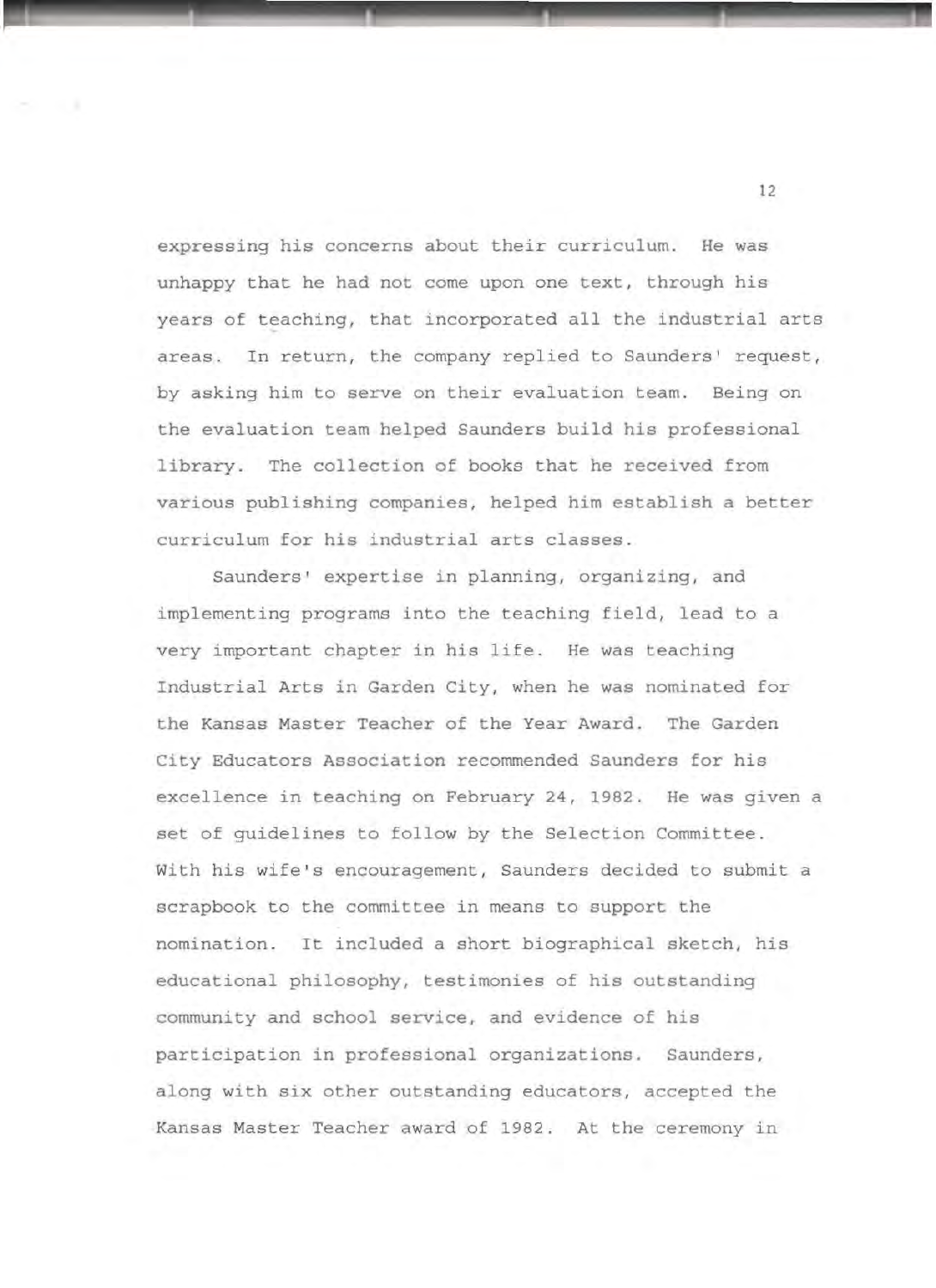Emporia, Kansas, each worthy recipient was asked to prepare a five minute acceptance speech. However, as Saunders stepped to the podium, he was asked to speak ten minutes instead. Panic stricken, he remembered the educational advice he had received from a past professor, "You never want to run out of soap." This meant that you should always be prepared with a sufficient amount of information. Throughout his career, Saunders lived by these words and needless to say, was not able to express all the information he wanted.

Winning the award affected Saunders' teaching career in many ways. It made him more aware of his actions in the classroom. It challenged him to be creative with his curriculum and implement different projects each year. His experience made others feel more secure in asking for advice on how to be successful. When asked, he suggested that they be creative with their curriculum, consistent with children, and innovative with their ideas. "What works for one class might not for the next. Each class is different. The ideas are easy to come up with, it's the presentation that makes learning effective," Saunders remarked.

Saunders feels lucky to be honored as a master teacher. "We have so many good teachers doing an excellent job that have never been recognized. They do their thing everyday throughout their whole career and are acknowledged only by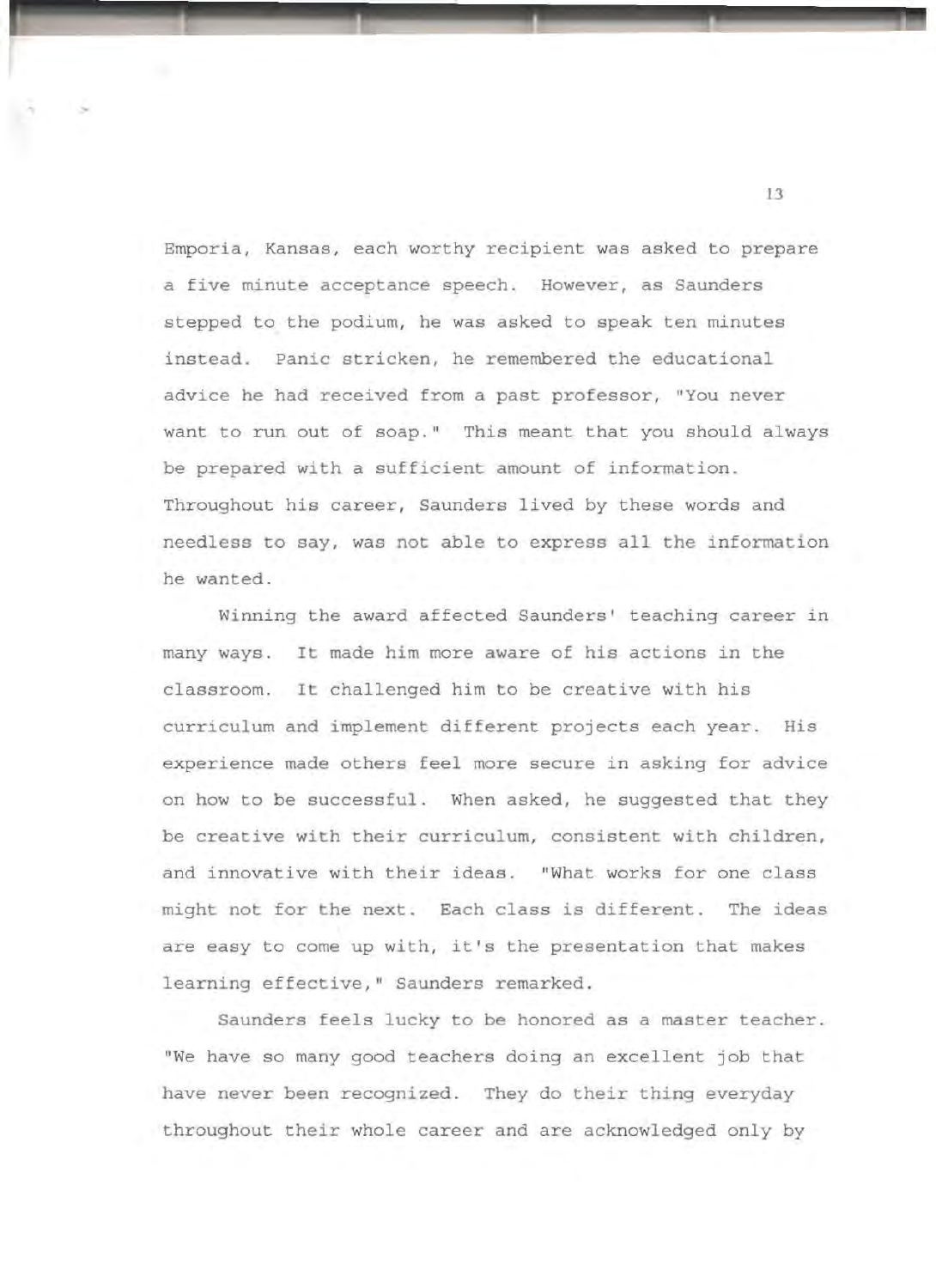their students. However, this is the joyous part, the lifetime friendships you make with the kids."

Over the years, Saunders encountered many changes in the educational system. As a result of increased responsibilities for teachers, he felt that the student's quality of education had been weakened and students were harder to reach. He felt that this weakness was to due to many factors. Among these constituents were values, discipline, and paperwork.

Saunders saw that values, which were formerly taught in the home, have been added to the teacher's role. In return, instructional time was decreased and students suffered.

Discipline also played a role in weakening the system. When Saunders first started teaching, corporal punishment was accepted. Teachers did not have to use the paddle often, because children knew the teacher was the authority and they were to respect them. "Today, you wouldn't dare use a paddle or even hang one in your room," Saunders expressed.

There is quite a difference in the discipline problems Saunders used to see in kids, compared to the problems he sees now. In the past, chewing gum was one of the biggest problems he saw, yet before retiring, the most difficult problem he faced was student defiance . With the paddle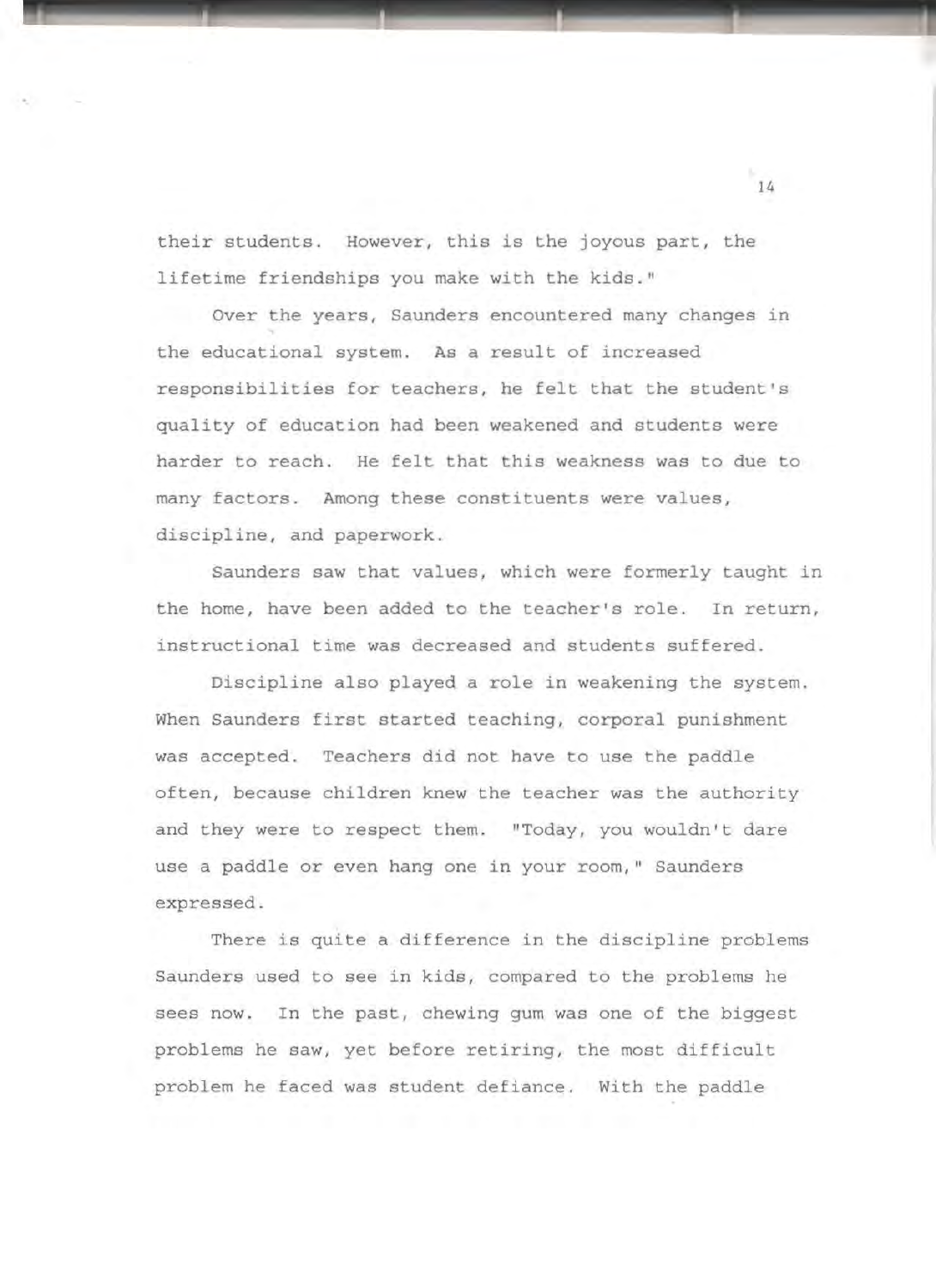being non-existent in the Garden City School District, Saunders never mastered the conflict with a defiant child.

Personal contact was a means of showing students you were concerned in 1956. On the contrary, in 1996, his last year of teaching, he felt it was more difficult to reach students due to the fact that contact of any sort could lead to accusations and result in a lawsuit.

Once again, Saunders recalled his first days of teaching when he was able to spend an ample amount of time to prepare his lessons for class. In contrast, he stated, "Today, they're going to kill a teacher with paper work." This is another responsibility added to the teacher's job. With only 8 hours in a school day, Saunders found that during his last years of teaching, much of his time was spent completing paperwork for new programs, meetings and student records. Ultimately, students suffer because teachers are not allotted enough time for class preparation. Values education, discipline, and paperwork are just a few of the factors which led to the educational changes during Saunders' forty years of teaching.

For many years, Saunders has contributed much of his time to education. It is quite apparent that he treated his students as adults, his colleagues as equals, and the administration with great respect. He was a teacher of modesty, who performed beyond the requirement of his duty .